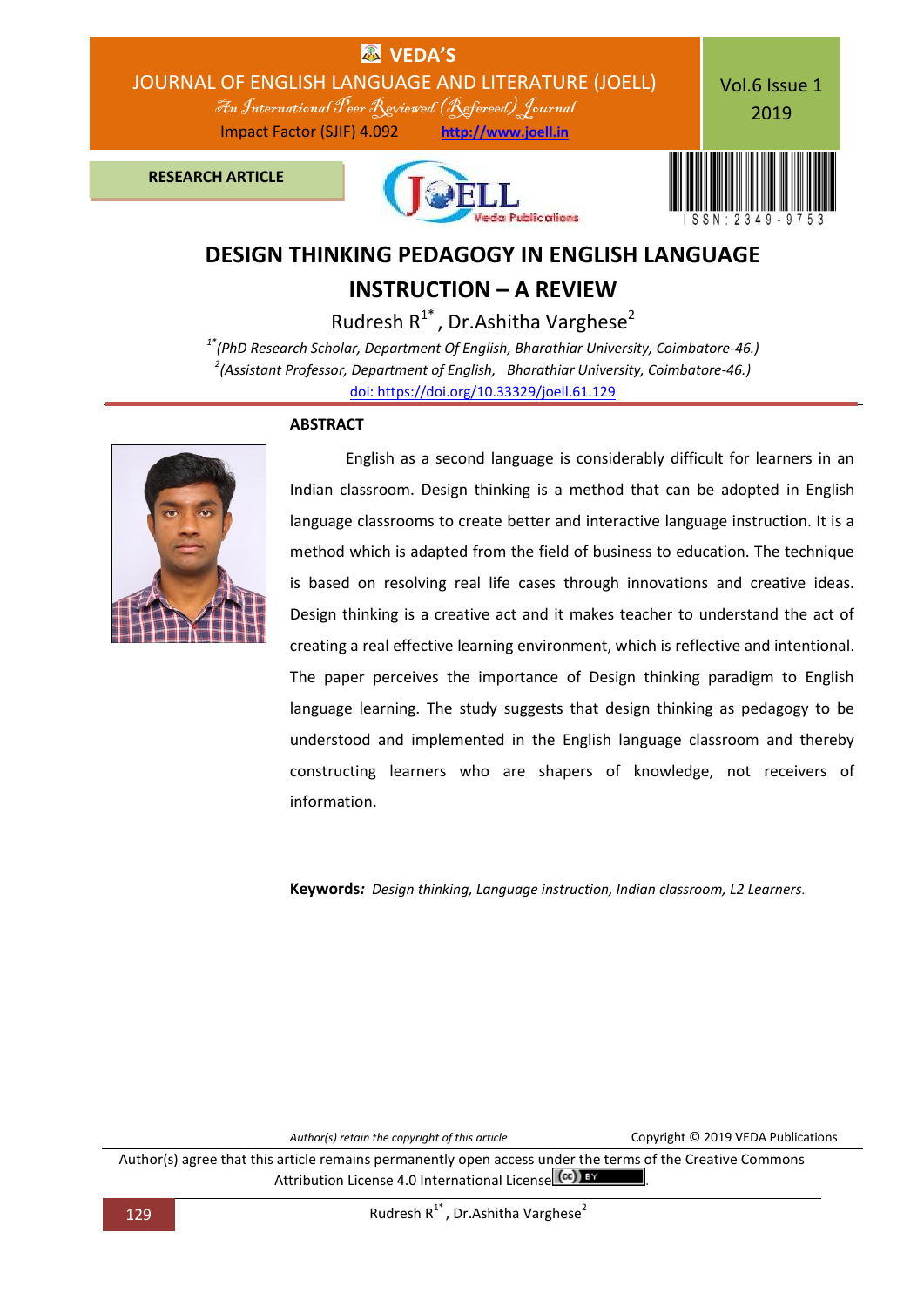

Impact Factor (SJIF) 4.092 **http://www.joell.in**

### **INTRODUCTION**

In the present day context, English language has become mandatory all over the world. It is no more an option but criteria by itself. In a multilingual country like India, English being a second language has turned out as the difficult of all subjects for learners in classroom instruction. Teacher plays the major role to make students interactive and innovative to learn a language. English language teaching has also become a challenging and demanding task for teachers. In the present century, with the advancement of technology and information explosion, learners are expected to perform more, and thereby, teachers' role has also become prominent. Therefore different methods and techniques are introduced by English language researchers and instructors. The present paper suggests Design thinking as a method that can be adopted in English language classroom to create a better and interactive language instruction. Design thinking is a creative art and a human centered collaborative method. It is an approach to teaching and learning, which focuses on developing learners' creative confidence. It is a method which is adapted from the field of business to education and it gives faith in creative abilities and the process for transforming difficult challenges into opportunities. Design thinking has effective way to engage learners and mould them into creative individuals.

#### **DESIGN THINKING EDUCATION**

Design thinking describes a human centered methodology; it begins from deep empathy and understanding of needs and motivation of learners. Design thinking gives permission to fail and learn from mistakes. It is an approach that nurtures the mindset of learners by creating real life experiences and problem solving situations. Design thinking is a structured framework for identifying challenges from the learners, gathering information and generating potential solutions, refining ideas and testing the solutions.

Design thinking is the confidence that everyone can be a part of creating more desirable future and the process to take action when faced with the difficult challenges. That kind of optimism is must needed in education. The design process is what puts design thinking into action. It is a

structured approach to generate and develop the ideas. There has been an increase in the learning and teaching of design thinking in education divisions. Using one's imagination is the essential task in design thinking and also a method of creative action.

Design thinking is also called as investigative learning, which addresses learners not as receivers of information, but as shapers of knowledge.Design thinking is about believing that learners can make a difference and can give faith in creative abilities within them.

There are five stages in design thinking,

- $\triangleright$  Emphasize
- $\triangleright$  Define
- $\triangleright$  Ideate
- $\triangleright$  Prototype
- > Tests

These are the different phases that help to navigate the development from identifying a design challenge to find and build a solution. It is deeply a human approach that relies on learner's ability to be natural, to interpret what learners observe and to develop ideas that are emotionally meaningful.

#### **DESIGN THINKING PARADIGM**

Design thinking is a method which is adapted from the discipline of management studies to education. It demands friendly interactions and sound rapport between teacher and learners. It directs the teachers to figure out the best and suitable learning design and modules for learners that fits the classroom environment. Both student and teacher can work collaboratively and can approach for a design for teaching and learning. Design thinking is a creative art which makes teachers as designers, and it creates a real effective teaching and learning.

#### **DESIGN THINKING METHOD IN INDIAN CLASSROOM**

English as a second language is considerably difficult for the learners in an Indian classroom.so, student fail to be interactive in class and their creative skills will be less. The teacher plays the major role to develop learners' language and creative skills. There are different types of phases in design thinking that can be introduced in classroom. Thus, understanding is the first phases of design thinking process, by these learners engage themselves in learning. Later learners become keen observers by